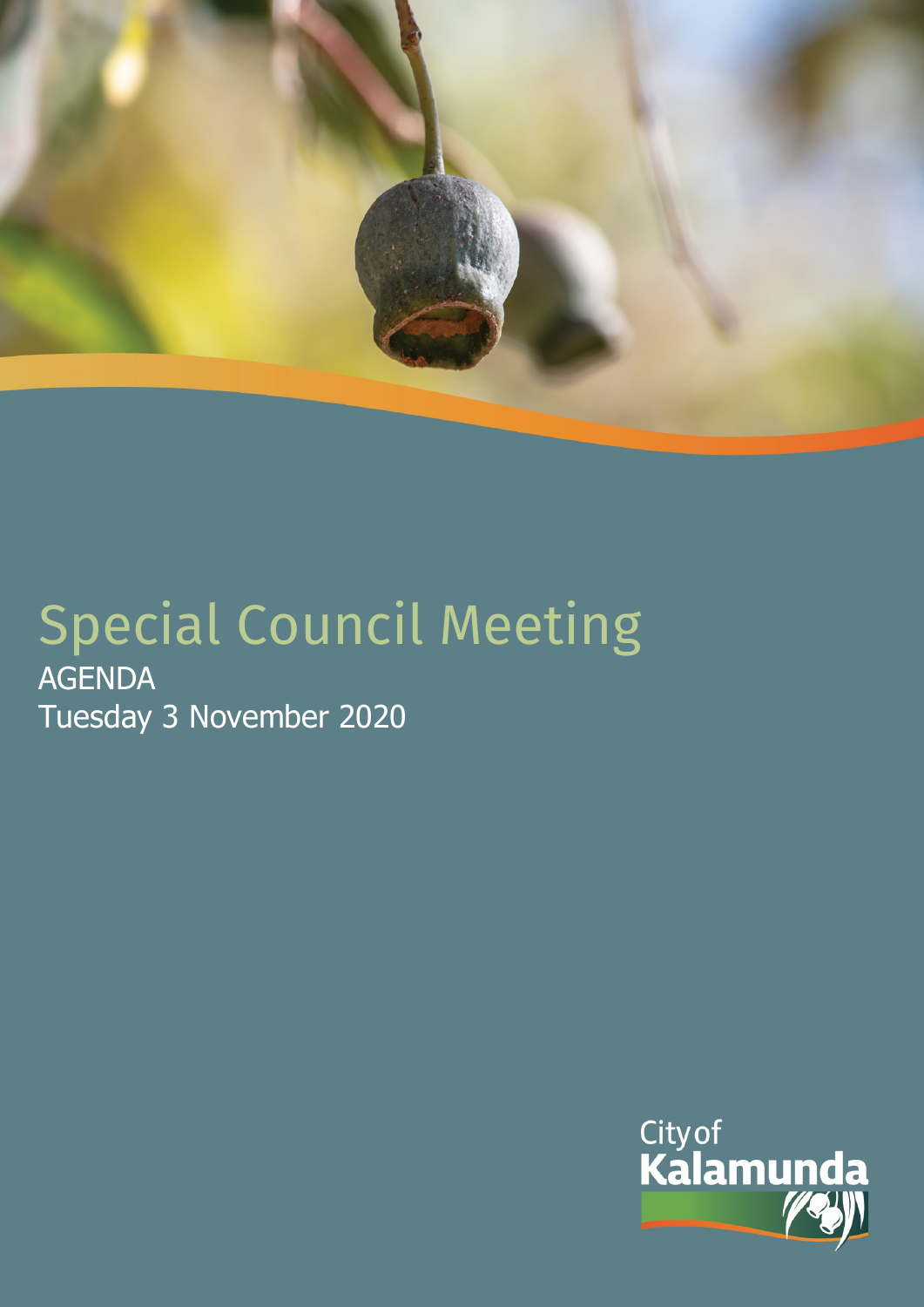#### **NOTICE OF MEETING SPECIAL COUNCIL MEETING**

Dear Councillors

Notice is hereby given that a Special Meeting of Council will be held in the Council Chambers, Administration Centre, 2 Railway Road, Kalamunda on **Tuesday 3 November 2020 at 6.30pm**.

Ab

Rhonda Hardy **Chief Executive Officer** 29 October 2020

| <b>Our Vision</b>                                                                                                                                |  |  |  |
|--------------------------------------------------------------------------------------------------------------------------------------------------|--|--|--|
| <b>Connected Communities, Valuing Nature</b><br>and Creating our Future Together                                                                 |  |  |  |
| <b>Core Values</b>                                                                                                                               |  |  |  |
| Service We deliver excellent service by actively engaging and listening to<br>each other.                                                        |  |  |  |
| Respect We trust and respect each other by valuing our differences,<br>communicating openly and showing integrity in all we do.                  |  |  |  |
| Diversity We challenge ourselves by keeping our minds open and looking for all<br>possibilities and opportunities.                               |  |  |  |
| Ethics We provide honest, open, equitable and responsive leadership by<br>demonstrating high standards of ethical behaviour.                     |  |  |  |
| <b>Aspirational Values</b>                                                                                                                       |  |  |  |
| Creativity We create and innovate to improve all we do.                                                                                          |  |  |  |
| Courage We make brave decisions and take calculated risks to lead us to a bold<br>and bright future.                                             |  |  |  |
| Prosperity We will ensure our District has a robust economy through a mixture of<br>industrial, commercial, service and home based enterprises.  |  |  |  |
| Harmony We will retain our natural assets in balance with our built environment.                                                                 |  |  |  |
| Our simple guiding principle will be to ensure everything<br>we do will make Kalamunda socially, environmentally and<br>economically sustainable |  |  |  |
| City of<br>kalamunda.wa.gov.au<br>Kalamu                                                                                                         |  |  |  |
|                                                                                                                                                  |  |  |  |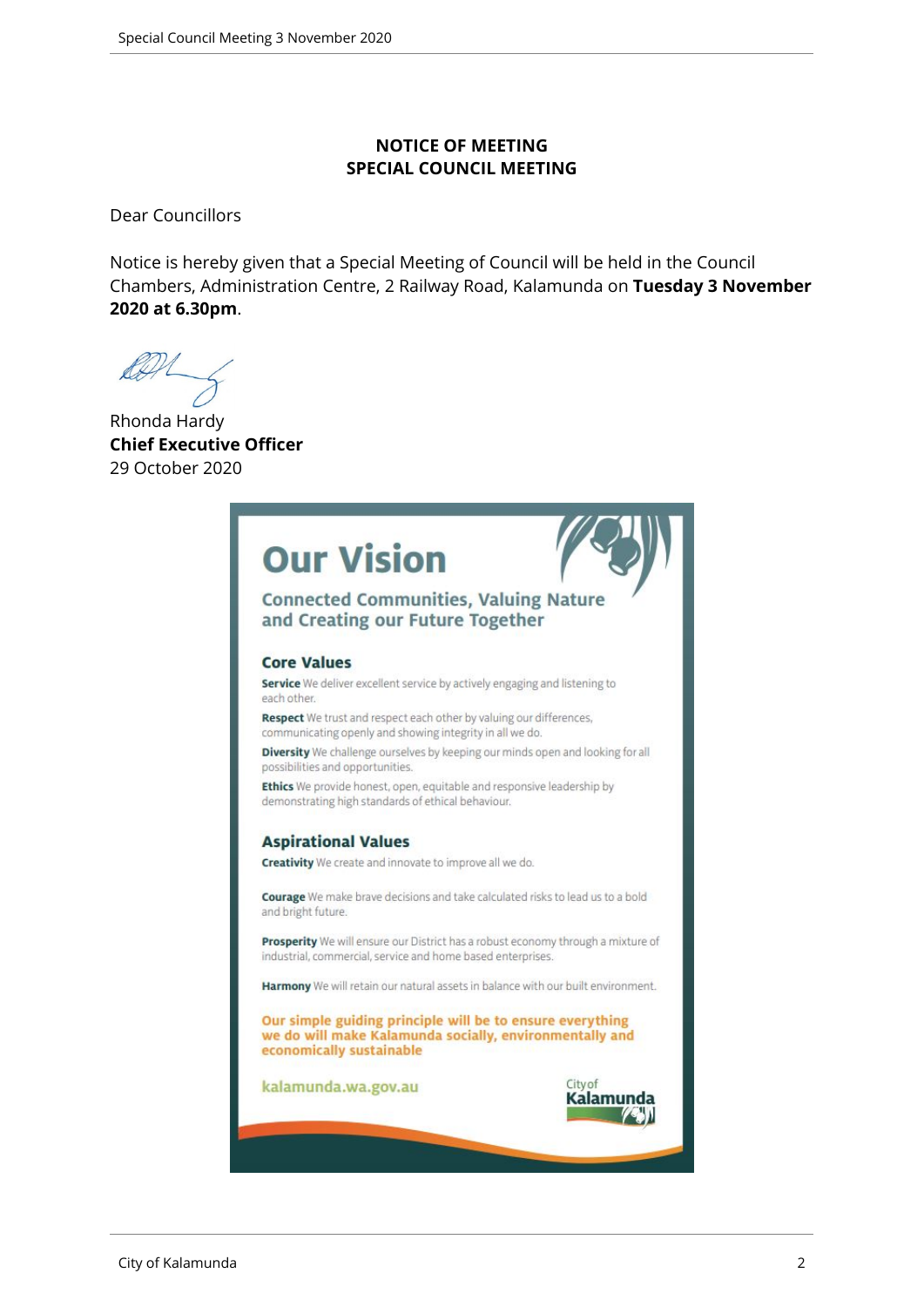#### **INFORMATION FOR THE PUBLIC ATTENDING COUNCIL MEETINGS**

Welcome to this evening's meeting. The following information is provided on the meeting and matters which may affect members of the public.

If you have any queries related to procedural matters, please contact a member of staff.

#### **Special Council Meetings – Procedures**

- 1. Council Meetings are open to the public, except for Confidential Items listed on the Agenda.
- 2. Members of the public who are unfamiliar with meeting proceedings are invited to seek advice prior to the meeting from a City Staff Member.
- 3. Members of the public are able to ask questions at a Special Council Meeting during Public Question Time on matters relating to the functions of this meeting.
- 4. To facilitate the smooth running of the meeting, silence is to be observed in the public gallery at all times except for Public Question Time.
- 5. All other arrangements are in general accordance with Council's Standing Orders, the Policies and decision of the City or Council.

#### **Acknowledgement of Traditional Owners**

We wish to acknowledge the traditional custodians of the land we are meeting on, the Whadjuk Noongar people. We wish to acknowledge their Elders' past, present and future and respect their continuing culture and the contribution they make to the life of this City and this Region.

# **Emergency Procedures**

**Please view the position of the Exits, Fire Extinguishers and Outdoor Assembly Area as displayed on the wall of Council Chambers.**

**In case of an emergency follow the instructions given by City Personnel.** 

**We ask that you do not move your vehicle as this could potentially block access for emergency services vehicles.** 

**Please remain at the assembly point until advised it is safe to leave.**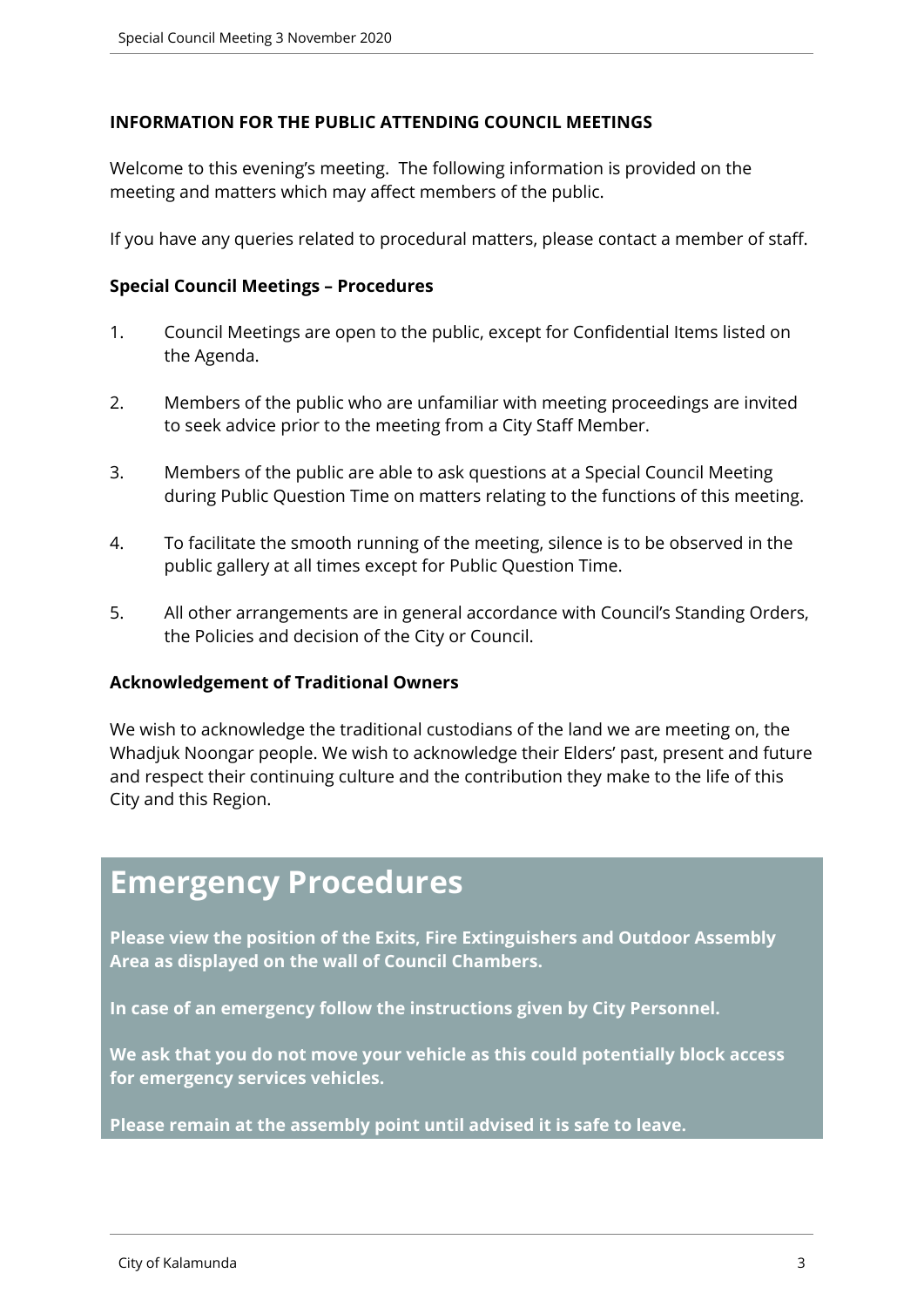# **INDEX**

|    | 2. Attendance, Apologies and Leave of Absence Previously Approved6 |  |
|----|--------------------------------------------------------------------|--|
|    |                                                                    |  |
|    |                                                                    |  |
|    |                                                                    |  |
|    |                                                                    |  |
| 7. |                                                                    |  |
| 8. |                                                                    |  |
|    |                                                                    |  |
|    |                                                                    |  |
|    |                                                                    |  |
|    |                                                                    |  |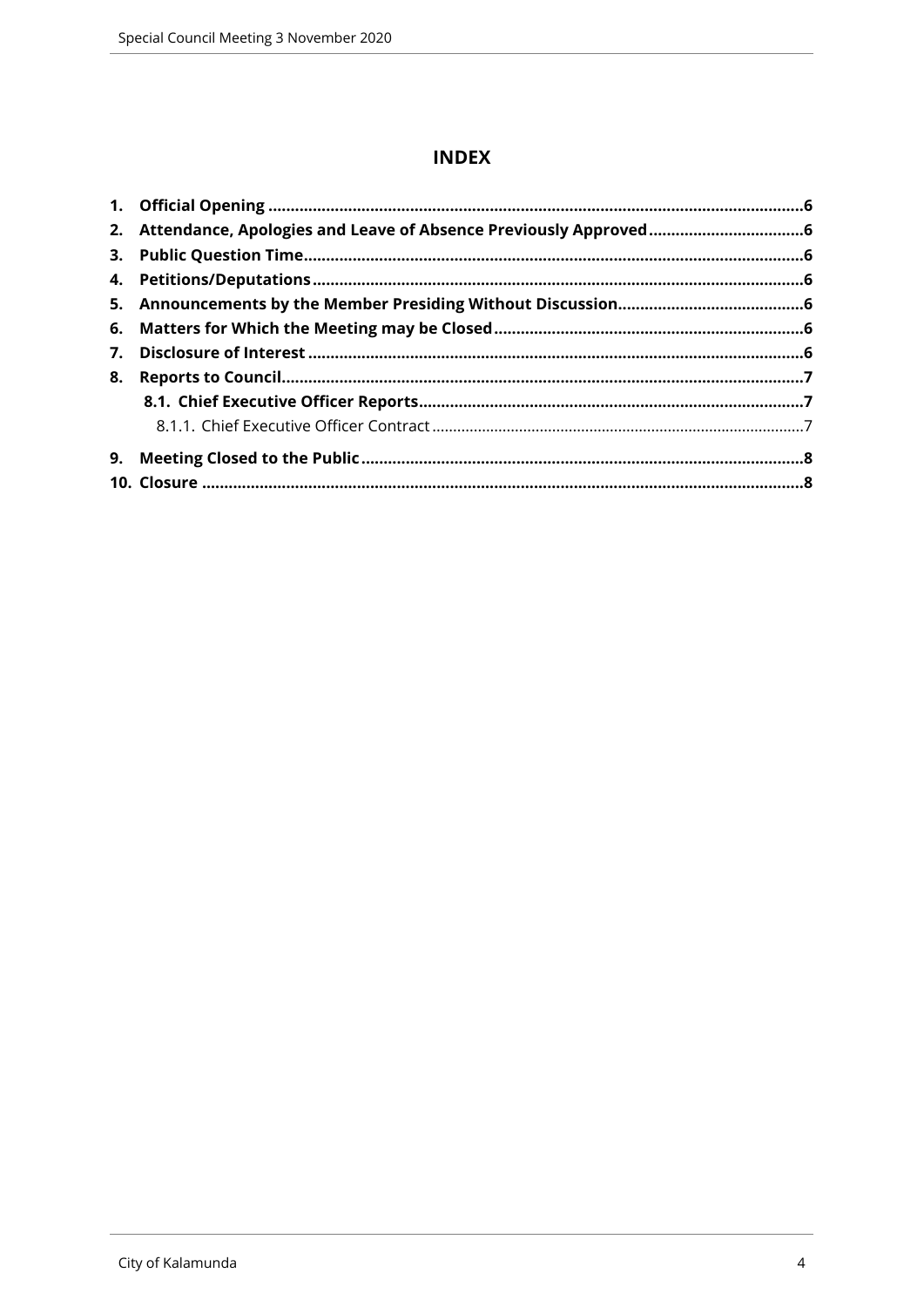#### <span id="page-4-0"></span>**1. Official Opening**

#### <span id="page-4-1"></span>**2. Attendance, Apologies and Leave of Absence Previously Approved**

#### <span id="page-4-2"></span>**3. Public Question Time**

*A period of not less than 15 minutes is provided to allow questions from the gallery on matters relating to the functions of this meeting. For the purposes of Minuting, these questions and answers will be summarised.*

#### <span id="page-4-3"></span>**4. Petitions/Deputations**

#### <span id="page-4-4"></span>**5. Announcements by the Member Presiding Without Discussion**

#### <span id="page-4-5"></span>**6. Matters for Which the Meeting may be Closed**

6.1 Item 8.1.1.Chief Executive Officer Contract Reason for Confidentiality: *Local Government Act 1995 (WA) Section 5.23 (2) (a) - "a matter affecting an employee or employees."*

#### <span id="page-4-6"></span>**7. Disclosure of Interest**

#### **7.1. Disclosure of Financial and Proximity Interests**

- a. Members must disclose the nature of their interest in matter to be discussed at the meeting. (Section 5.56 of the *Local Government Act 1995*.)
- b. Employees must disclose the nature of their interest in reports or advice when giving the report or advice to the meeting. (Section 5.70 of the *Local Government Act 1995*.)

#### **7.2. Disclosure of Interest Affecting Impartiality**

a. Members and staff must disclose their interest in matters to be discussed at the meeting in respect of which the member or employee had given or will give advice.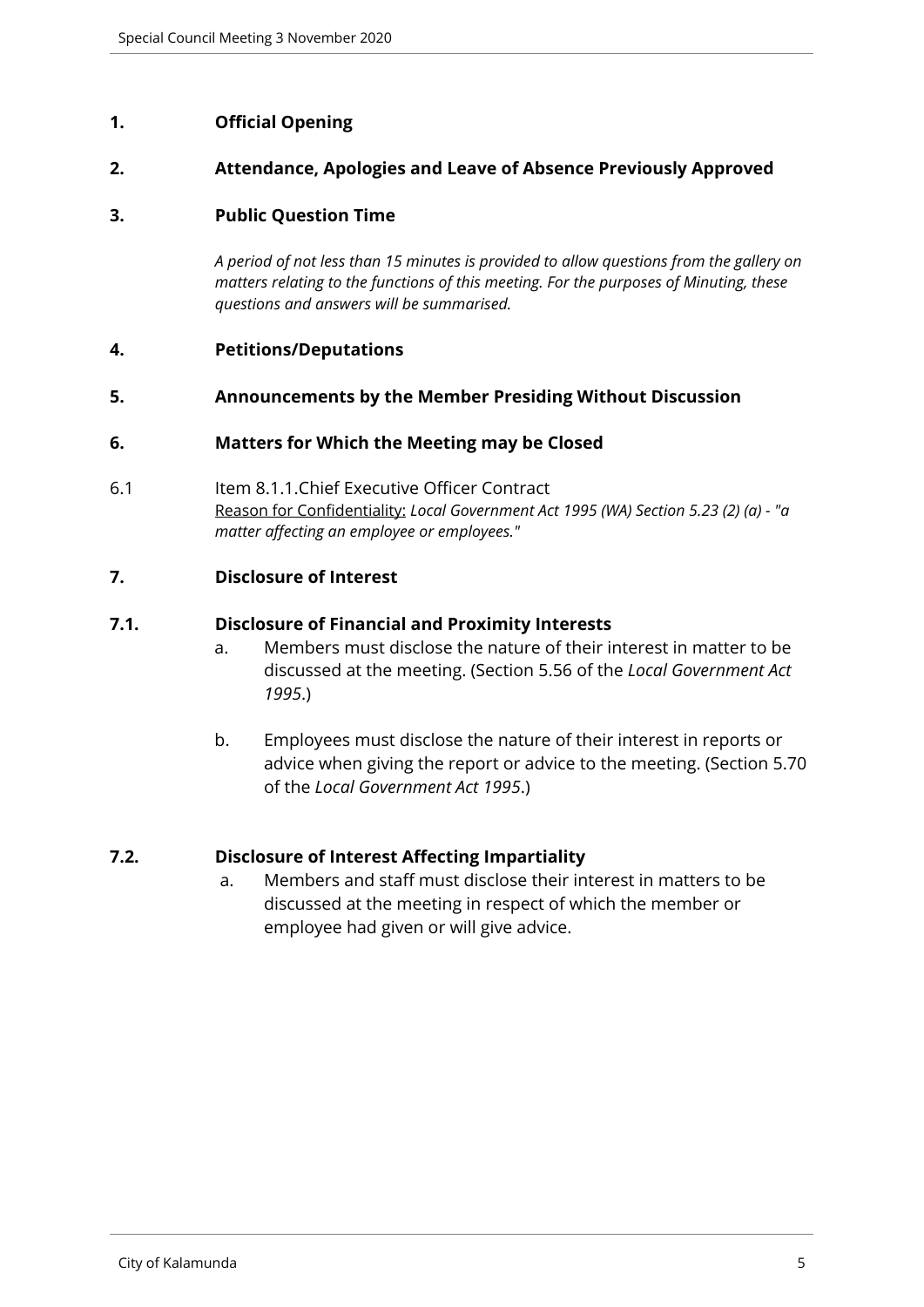#### <span id="page-5-0"></span>**8. Reports to Council**

# <span id="page-5-1"></span>**8.1. Chief Executive Officer Reports**

### <span id="page-5-2"></span>**8.1.1. Chief Executive Officer Contract**

Reason for Confidentiality: *Local Government Act 1995 (WA) Section 5.23 (2) (a) - "a matter affecting an employee or employees."*

*Declaration of financial / conflict of interests to be recorded prior to dealing with each item.*

| Previous Items       |                             |
|----------------------|-----------------------------|
| Directorate          | Office of the CEO           |
| <b>Business Unit</b> | Governance & Legal Services |
| File Reference       |                             |
| Applicant            |                             |
| Owner                |                             |
|                      |                             |

Attachments Nil

**Provided under separate cover.**